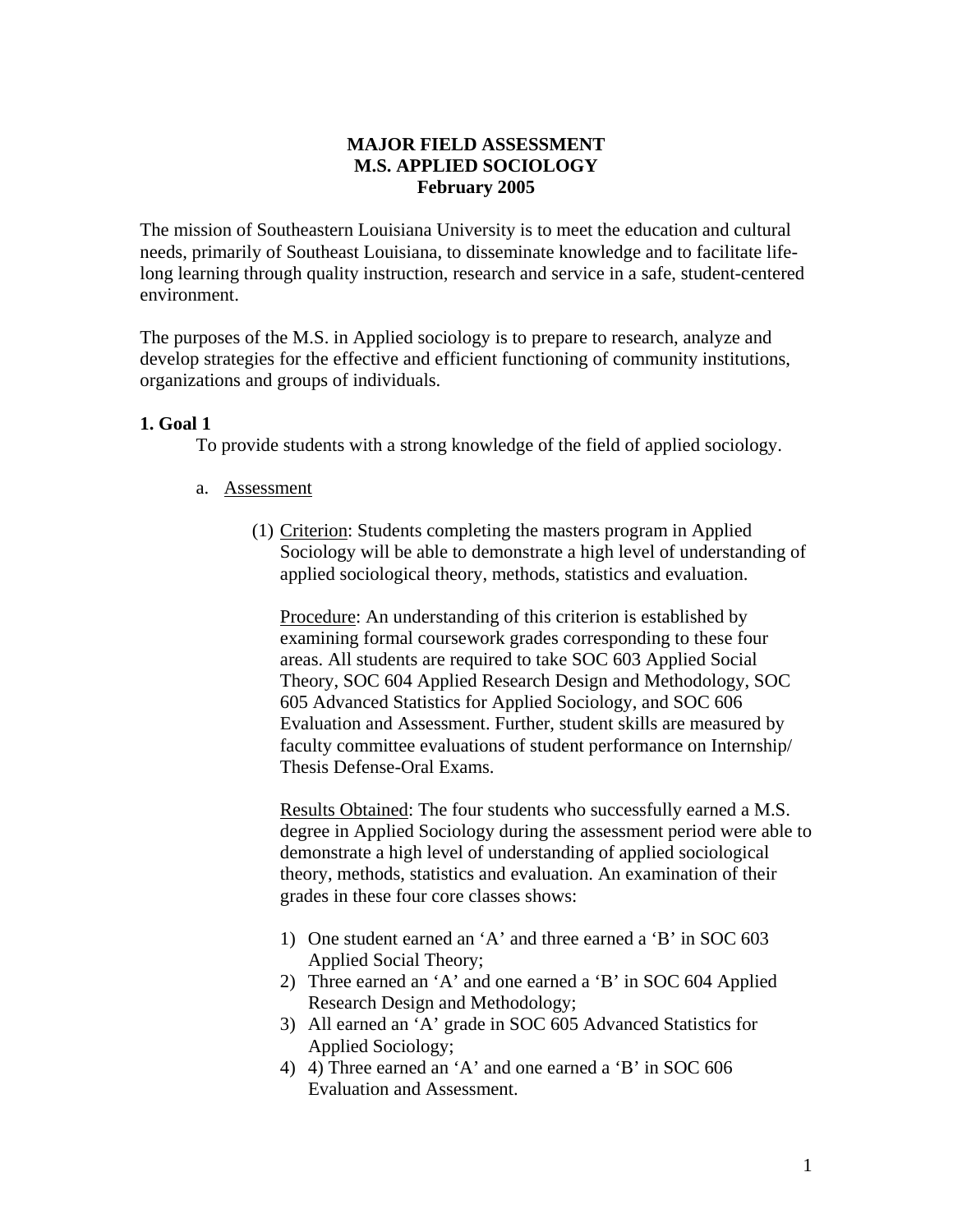These students also earned a grade of 'A' in SOC 701 Field Internship and high faculty committee evaluations of their performance of their Internship Defense-Oral Exams.

(2) Criterion: A student graduating with the M.S. in Applied Sociology will have a GPA no lower than 3.0.

Procedure: An understanding of this criterion is established by examining GPAs of students who have successfully completed the M.S. in Applied Sociology degree sine the inception of the program in 2002.

Results Obtained: The four students who successfully earned a M.S. degree in Applied Sociology during the assessment period displayed a high level of academic performance as measured by their GPA. One student finished with a perfect 4.0 while another earned only one grade of 'B' and finished with a 3.92 GPA. Another students finished with a 3.81 GPA while the lowest GPA earned was a 3.5. All four earned GPAs well above the 2002 Plan target GPA of 3.0 and displayed an ability to process important sociological information and successfully apply it to their respective internship research projects.

## **2. Goal 2**

To provide students with the skills needed for work in middle to upper management of public agencies or similar organizations or for further graduate study.

(1) Criterion: Students graduating with the M.S. in Applied Sociology will complete a field internship or applied research thesis project in which they will master applied sociological skills.

Procedure: An understanding of this criterion is established by examining successful completion of field internship or applied research thesis projects the M.S. in Applied Sociology program since the inception of the program in 2002.

Results Obtained: During the assessment period, four students have successfully completed field internship projects, defended their work and been awarded a M.S. degree in Applied Sociology. Field internships require 200 hours of practical work within public or private agencies and entail access to middle or upper management in order to facilitate a research / practical project to further the ability of the agency to provide its services to the public. All four students received the praise and thanks of the agency supervisors, two of whom attended students' Internship Defense-Oral Exams on campus to show support for the project.